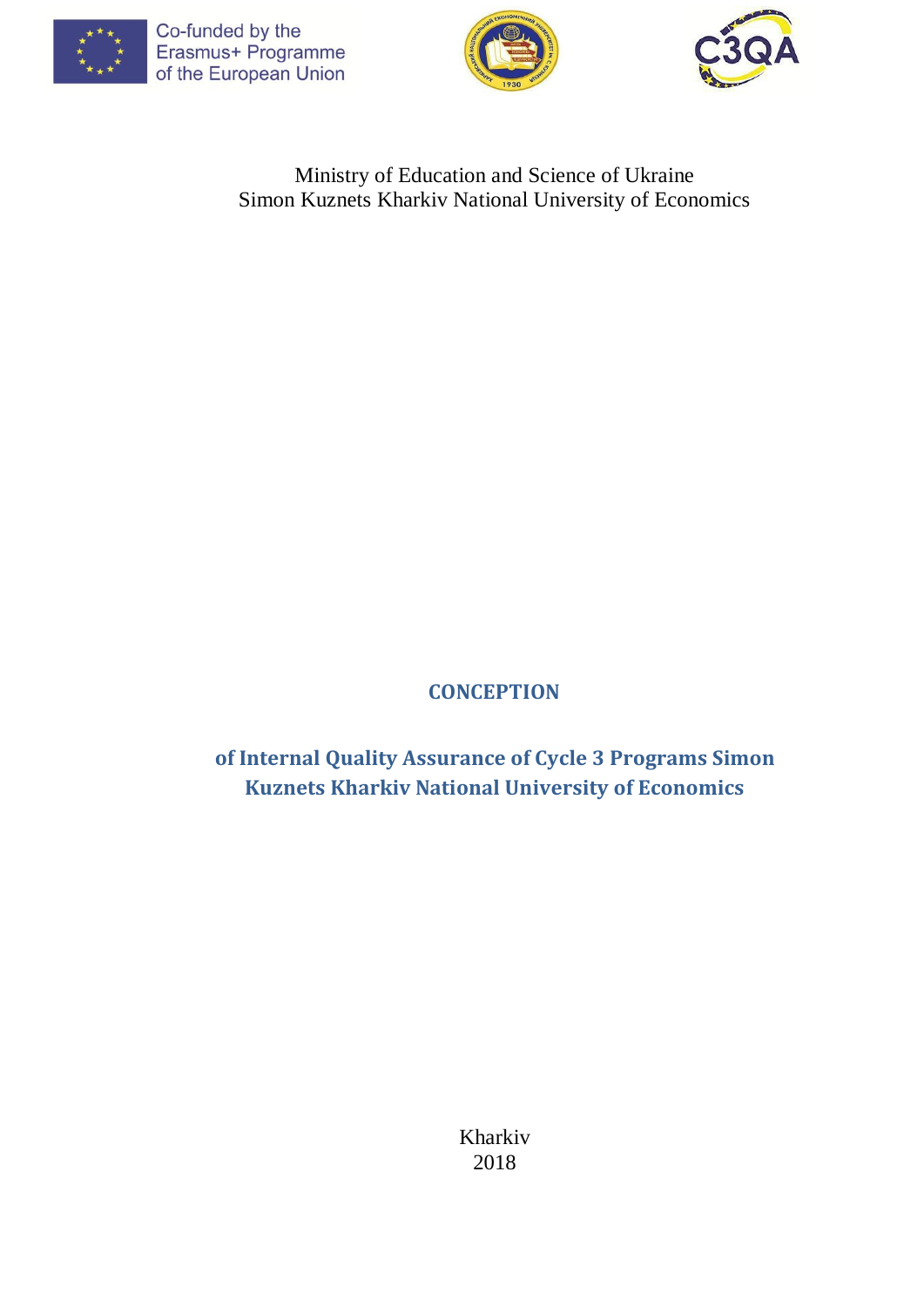





#### **1 Quality assurance policy**

1.1 The quality assurance policy is formulated based on the development strategy of the University and complies with the mission, goal and objectives of the university.

1.2 The KhNUE mission is formation of a creative, fully developed personality, a true professional for the scientific and practical work in the field of socio-economic activity in order to increase the level and quality of life of people and progressive development of the society.

1.3 The strategic goal of the University is to improve the quality of training of specialists to the level that will provide them with an opportunity to take a decent place in the society and successfully work in a specialty for the development of a society based on a global knowledge economy.

1.4 The concept of Quality Assurance (hereinafter - QA) of Cycle 3 programs at Kharkiv National University of Economics (hereinafter – KhNUE) is based on the Bologna concept of QA and includes:

national legislation and licensing requirements (the Ukrainian Laws 'On Education', 'On Higher Education', Guidelines of the Ministry of Education and Science of Ukraine (hereinafter – MESU), Standards and Guidelines for Quality Assurance in the European Higher Education Area (hereinafter – ESG), Government Decree on License Terms of Educational Activity Provision by Educational Institutions, and other statutory regulations);

the KhNUE level of accreditation (the KhNUE is at accreditation level IV that means it has passed the institutional accreditation to provide Cycle 3 programs and research is an integral part of the KhNUE mission );

compliance with ENQA Standards and Guidelines;

provision of the system of internal quality assurance of educational activities and the KhNUE quality of education, 2016;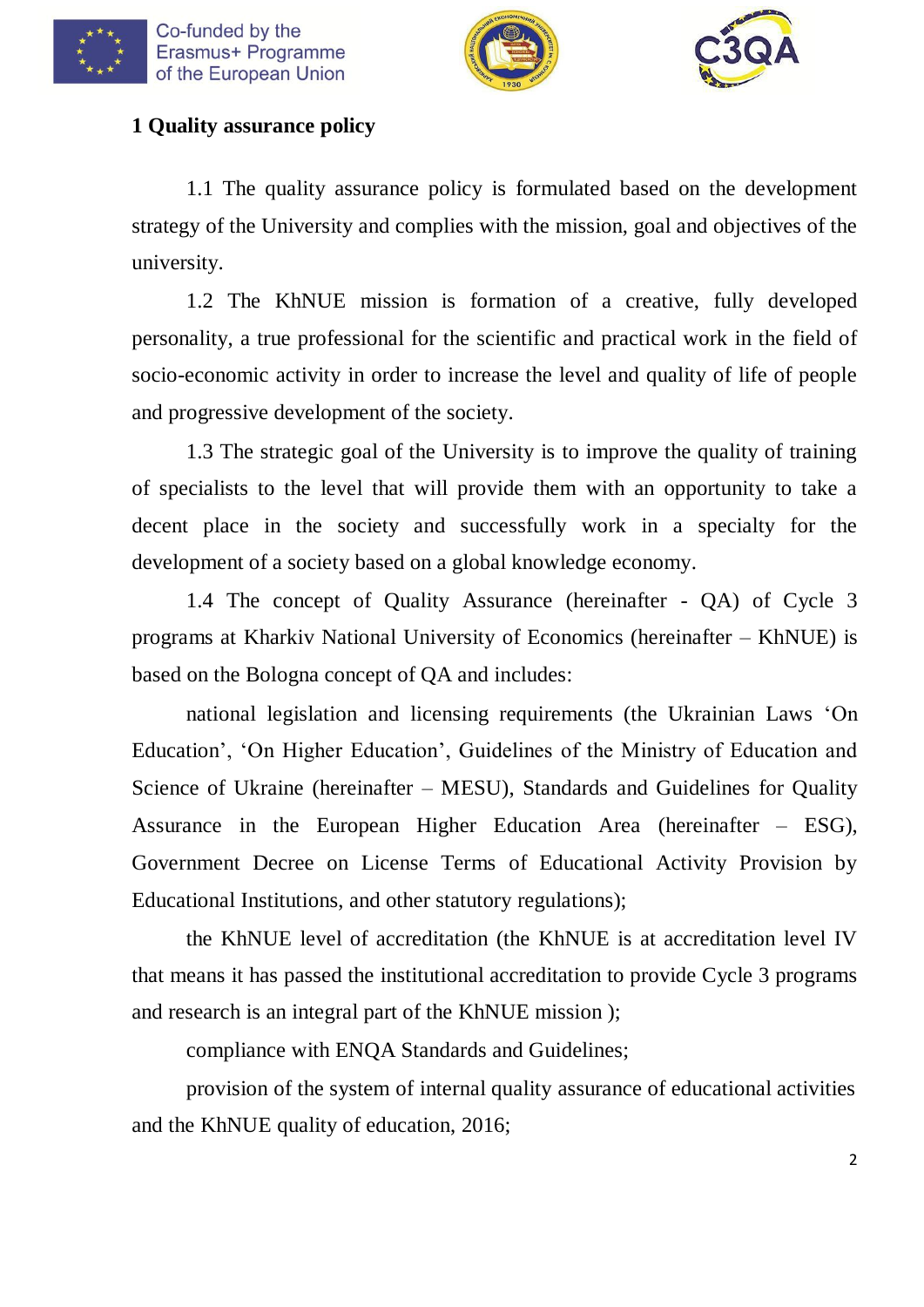





relation to the Qualifications Frameworks (the KhNUE Cycle 3 programmes graduates' degree corresponds to third (Educational and Scientific) cycle of QF for EHEA; 8th qualification level of the EQF for LLL; 8th qualification level of the National Qualifications Frameworks of Ukraine);

definition of the KhNUE Cycle 3 programs learning outcomes is in line with the National Qualification Framework and is based on the ability to create new knowledge through research, development of research skills as well as professional skills required for career development, attitudes to the development and dissemination of scientific knowledge, social awareness of the relationship between knowledge development and its impact on the society.

involvement of stakeholders (while cooperation between higher education institutions and employers is not formally regulated in Ukraine, the KhNUE organizes internship at private or public companies for students in order to gain experience through doing a consulting project assignment at their internship placement. Transferable skills training is a vital part of the internship program.

## **2 Development and approval of Cycle 3 programmes**

2.1 The doctoral studies are conducted in accordance with the Legislation of Ukraine and Salzburg Principles, which characterize the role of research and doctoral programmes in the framework of the Bologna process.

2.2 The doctoral educational programmes are developed in accordance with the National Qualifications Framework and the European Qualifications Framework.

2.3 For doctoral educational programme development, the working groups are formed, which include leading professors, employers and PhD students.

Educational programmes are discussed at the working groups meetings and approved by the University Academic Council.

2.4 The doctoral studies last four years and a research project is submitted for review and defence before the award of PhD. Students also undertake further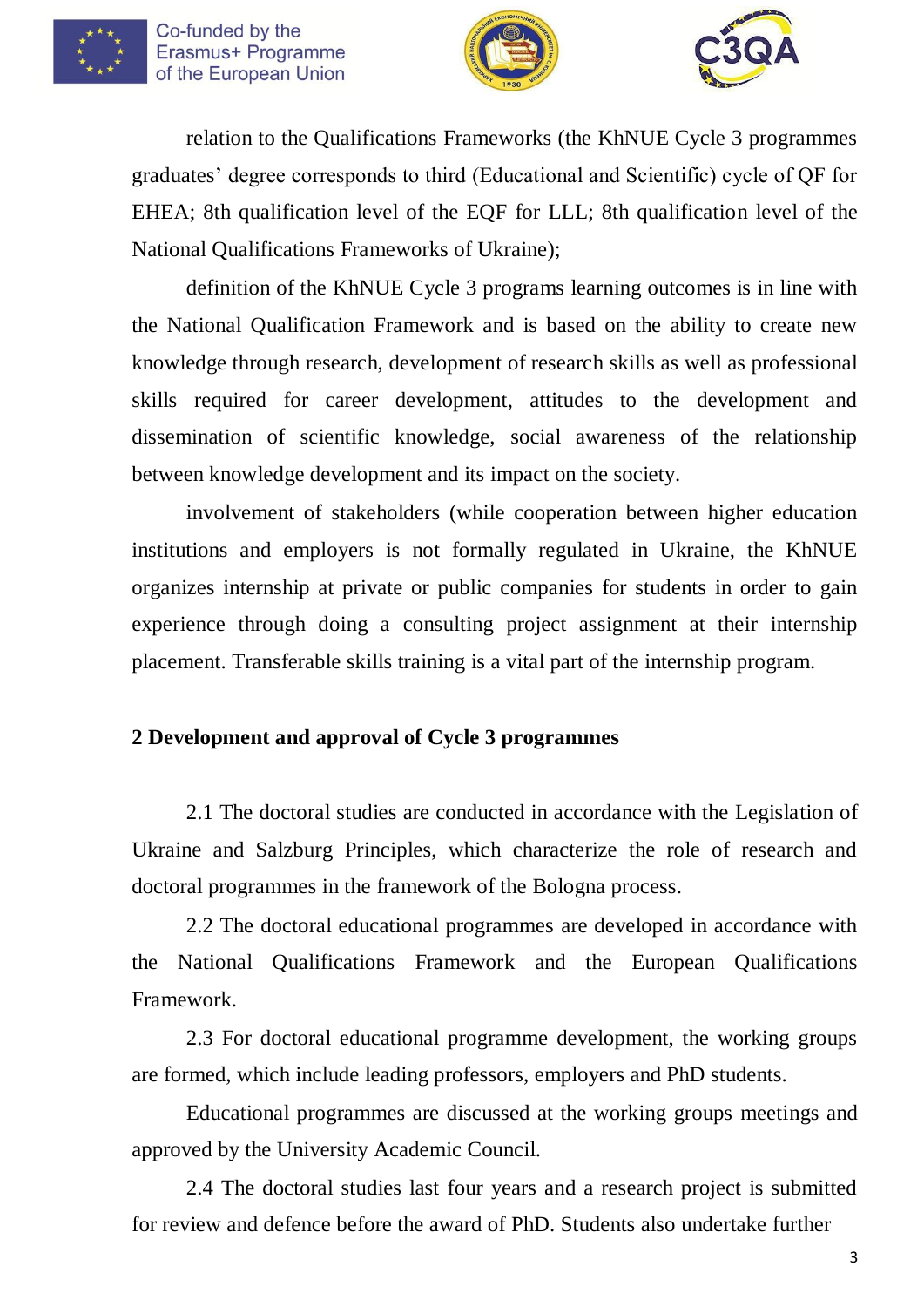





research skills training and in-depth subject training during Years 2-4 of the programme. To enroll in a doctoral program, the student must have completed 60 ECTS, among them 6 courses are aimed at the development of the following transferable competences:

mastery of generic research competences, aimed at forming a system of scientific philosophy, ethics and general cultural overview, etc. (5 ECTS);

acquiring cross-disciplinary research skills, including oral and written presentation of the research findings in the Ukrainian language, the application of advanced information technology in research activity, organizing and conducting training sessions, research projects management, etc. (16 ECTS);

extensive transferable competences of a researcher, including oral and written presentation of the research findings in the Ukrainian language, the application of advanced information technology in research activity, organizing and conducting training sessions, research projects management, etc. (16 ECTS);

gaining foreign language proficiency in presenting and discussing the research findings (English or another language according to the specialty) in the oral and written form, as well as comprehension of foreign scientific resources within the relevant specialty (10 ECTS).

Ph.D. cycle curriculum also includes 25% of electives.

Students' progress is assessed through the examinations carried out according to the requirements of ECTS.

2.5 Doctoral educational programmes describe aims, learning outcomes and assessment methods. Each educational programme is carried out on the basis of a set of e-learning components.

2.6 The curricula of the educational programmes in doctoral specialties are coordinated with employers and approved by the University Rector.

2.7 Approval of the topic of a Ph.D. thesis consists of the following parts:

departmental approval. A Ph.D. student is assigned to a department at which his/her advisor works. The topic of the student's PhD thesis is approved at the department meeting;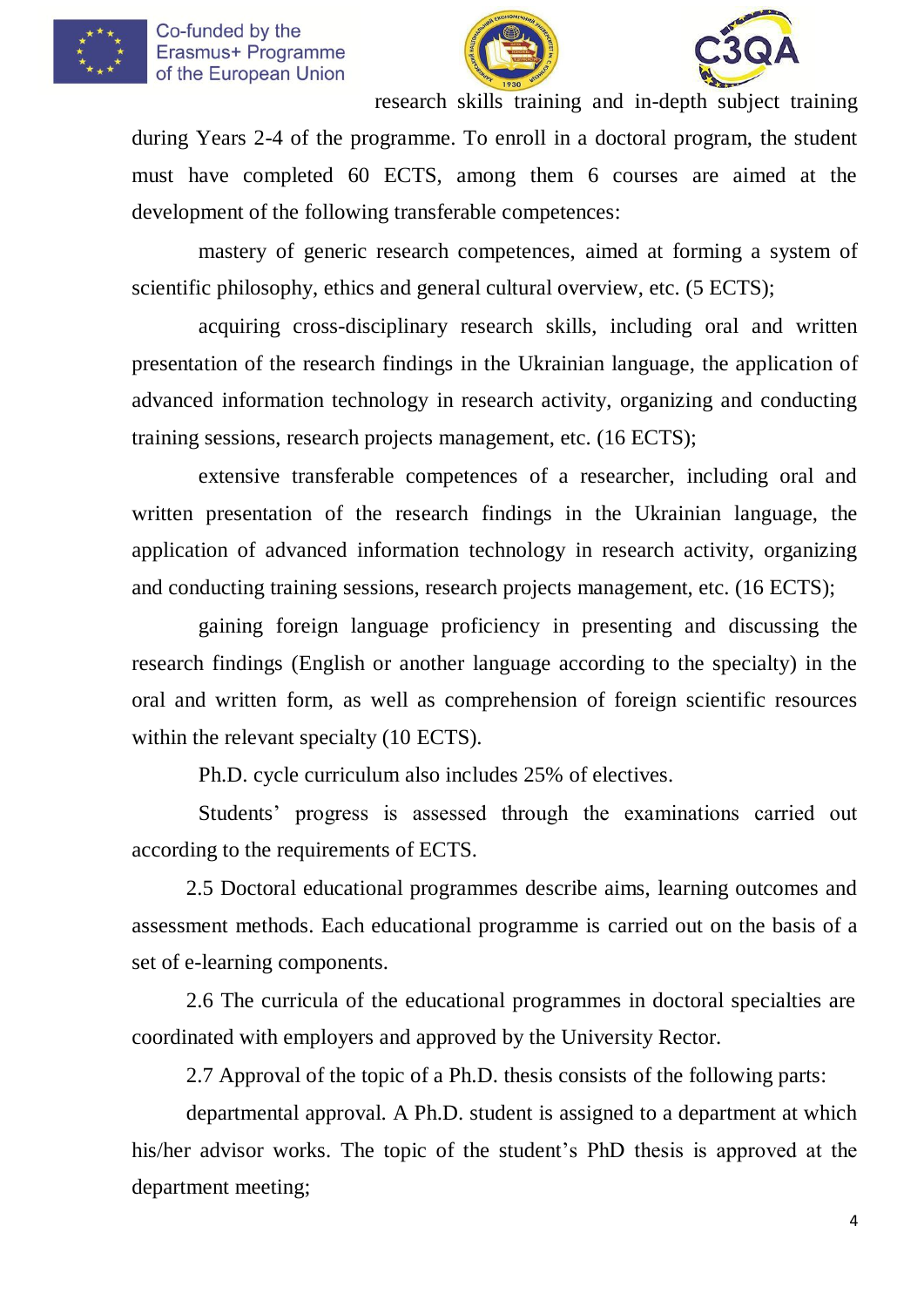





the Committee for the PhD theses topics approval;

the University Academic Council approval by means of open discussion and voting.

2.8 The PhD research findings are required to be published in scientific journals as well as to be reported at scientific conferences.

2.9 The structure and contents of the PhD thesis comply with the relevant regulatory documents.

#### **3 Student-centered learning, teaching and assessment**

3.1 PhD students are actively involved in the programme design and quality assurance procedures at KhNUE.

3.2 The possibility of the individual educational trajectory planning is provided for students.

3.3 PhD students are provided with a reference guide, which reflects the University academic policy, rights and duties of PhD students, progress assessment methods and PhD students appraisal.

3.4 PhD students' individual learning and research programmes are discussed at the Department meeting, agreed with the Department of Postgraduate Education and approved by the Vice-Rector in Research.

3.5 PhD students' feedback is obtained through anonymous questionnaires, information is analyzed at various levels of the University (supervisor - department - Vice-rector - Rector), after which appropriate decisions are made.

#### **4 Student admission, performance, recognition and certification**

4.1 Enrollment of doctoral students is carried out by the University Admission Committee.

4.2 Masters and Specialists are admitted for doctoral studies.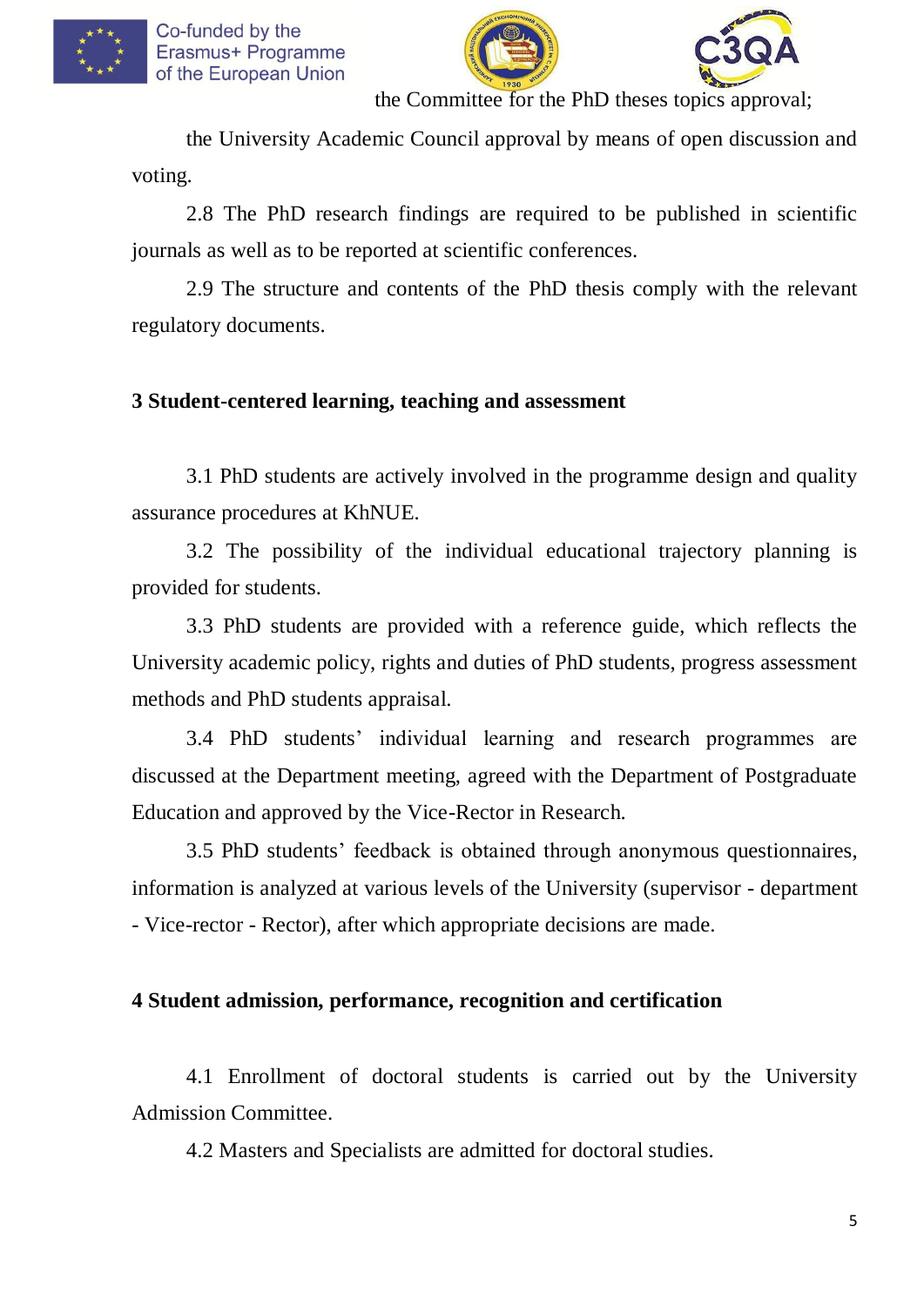





4.3 The KhNUE PhD Programme Admission

Regulations, established annually, determine the required documents and entrance examination dates.

4.4 The entrance examinations include:

examination in the specialty. The examination committee in the specialty is formed from the university staff with a scientific degree in the relevant specialty. The entrance examination in the specialty is conducted in the form of a written exam.

entrance examination in a foreign language (English, German, French at B2 Level of Common European Framework of Reference for Languages). Enrollees with TOEFL, International English Language Testing System or Сambridge English Language certificates are exempt from the entrance examination.

4.5 The enrollee's rating and previous research findings are taken into account by the University Admission Committee.

4.6 Unsuccessful enrollees are able to retake exams the next academic year.

4.7 Doctoral students are obliged to timely and efficiently perform all activities within the individual learning and research programme.

4.8 Training in doctoral educational programmes is conducted full-time or part-time.

4.9 The learning and research programme of a postgraduate student covers 8 semesters (2 semesters in one academic year), each consisting of two parts: individual research programme and individual learning programme, developed on the basis of the doctoral studies curriculum and Cycle 3 PhD training programme relevant to the selected specialty.

4.10 Cycle 3 PhD training programme consists of 60 ECTS and and distinguishes the sequence of their mastery, educational activity types and forms, number of academic hours as well as assessment forms and terms.

4.11 The University Academic Council approves the Cycle 3 PhD training programme and the number of academic hours, which are put into effect by the Decree of the University Rector on the annual basis.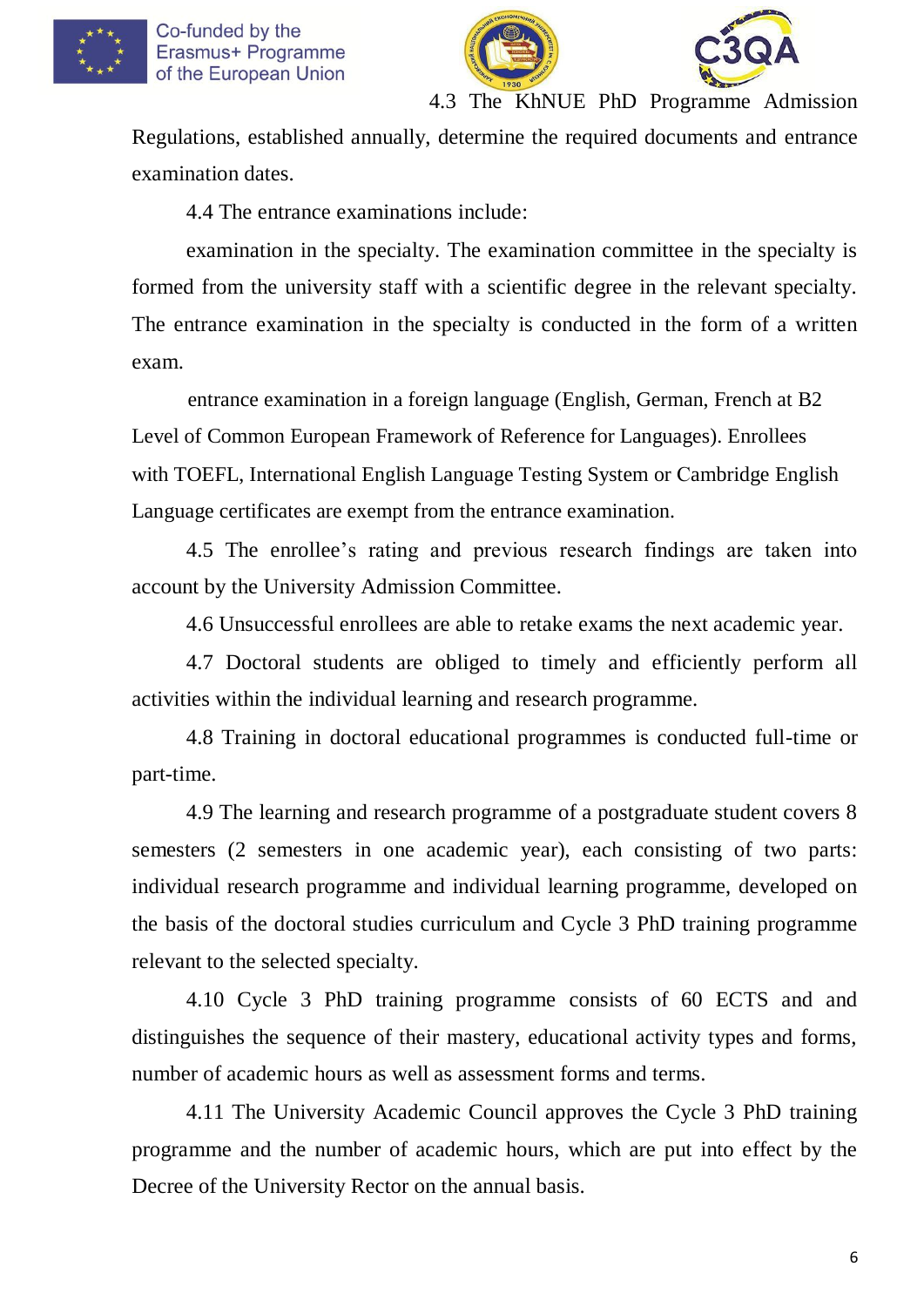





specialty comprises 3-cycle disciplines: generic disciplines cycle (compulsory for PhD students in all specialties), professional disciplines cycle (compulsory for PhD students in a selected specialty) and elective professional disciplines cycle (minimum 25% of the ECTS amount).

4.13 In 1-3 study years, PhD students are able to study optional (extracurricular) disciplines approved by the supervisor (maximum 10 ECTS a semester).

4.14 ECTS are recognised under the right for academic mobility.

4.15 Full-time PhD student's individual learning and research programme includes minimum compulsory 50-hour teaching practice in 1-4 study years.

4.16 PhD student's research programme presupposes individual research project under the supervision of one or more scientific advisors and the research findings are presented in the thesis.

4.17 Intermediate PhD students' appraisal is a procedure conducted to assess the quality of students' mastery of the academic disciplines upon completion in the form of an exam.

4.18 PhD students' appraisal is conducted in the form of research findings presentation and their discussion at the department meeting.

4.19 PhD students' final / state appraisal is conducted by the specialised Academic Council for thesis defence.

## **5 Teaching staff**

5.1 The scientific supervisor is appointed by the University Academic Council from the leading scientific and scientific-pedagogical staff. The number of PhD students is also approved and should not exceed: 3 PhD students per one Candidate of Sciences, 5 PhD students per one Doctor of Sciences.

5.2 After the PhD student selects a multidisciplinary research topic, two scientific supervisors from the relevant branches of science (academic hours and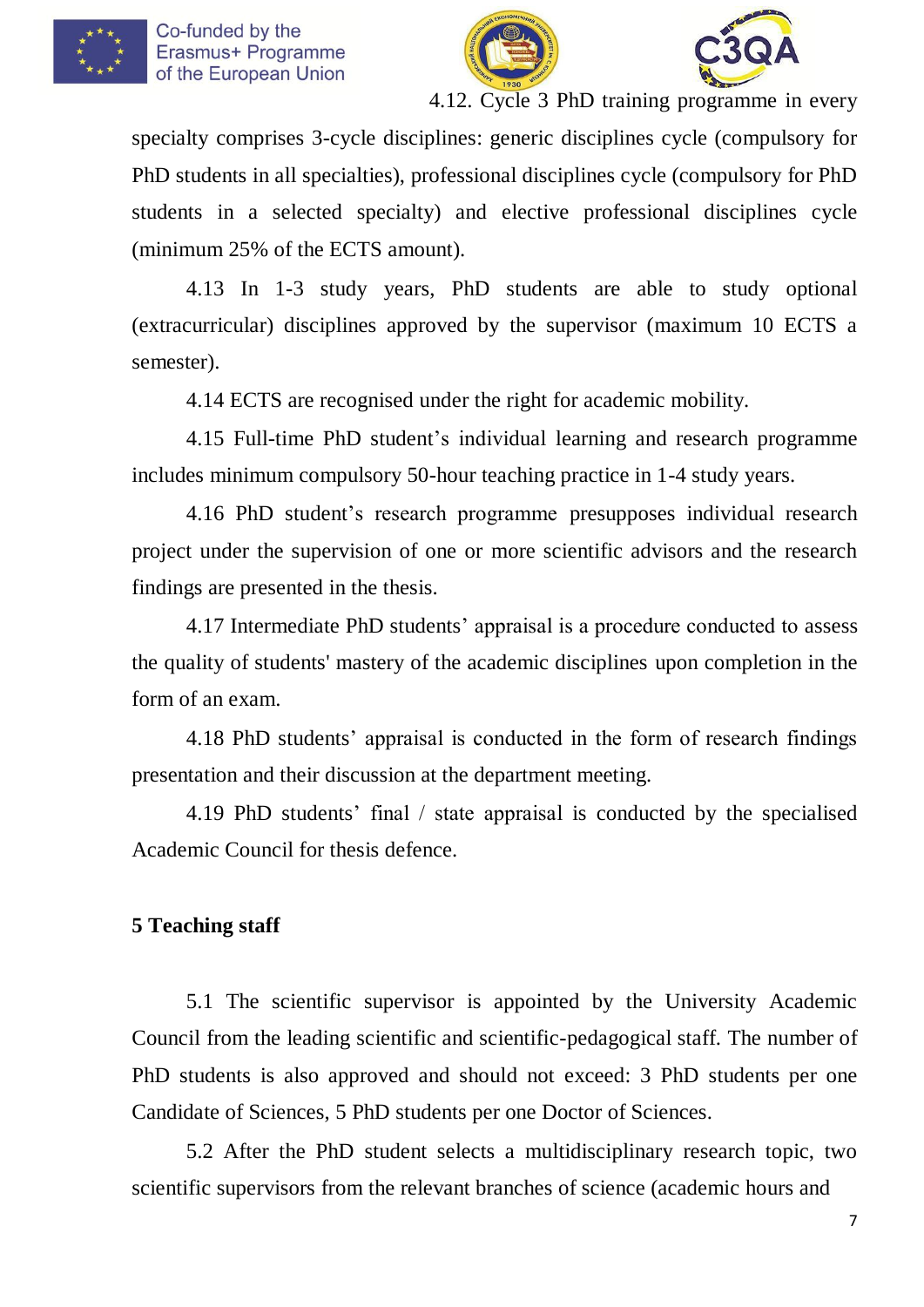





responsibilities are shared between them) may be

appointed by the University Academic Council.

5.3 The University Academic Council must conduct annual review of the effectiveness of the scientific supervisors' work and decide whether to reappoint them or deprive them of the right for PhD students' scientific counseling for the next academic year.

5.4 The PhD student is able to be assigned to another supervisor in case of changing the thesis field of research, dismissal of the appointed scientific supervisor and for other valid reasons.

### **6. Monitoring and improvement of Cycle 3 programmes**

6.1 The Academic Council annually approves the plan for the monitoring and self-assessment of PhD Programmes in order to check the effectiveness of Programme management by comparing the established objectives with the obtained results as well as to identify the reasons for any unsatisfactory results and plan the relevant improvements.

6.2 The planning of the monitoring activities includes:

the number of academic hours;

proposed methodologies, explanatory notes and guidelines for using the support tools provided by the University.

6.3 The University also makes documentary support available, which can be used to monitor and analyse the components of the PhD programmes (e.g. the opinions of students and graduates, the number of students enrolled/registered, the number of credits obtained by students in a given period, the number of students who graduate on time, the employment status of graduates).

6.4 The improvement of Cycle 3 programmes may concern:

the content of a PhD programme and its relevance to modern demand and current scientific achievements in the relevant study field; changes of social needs;